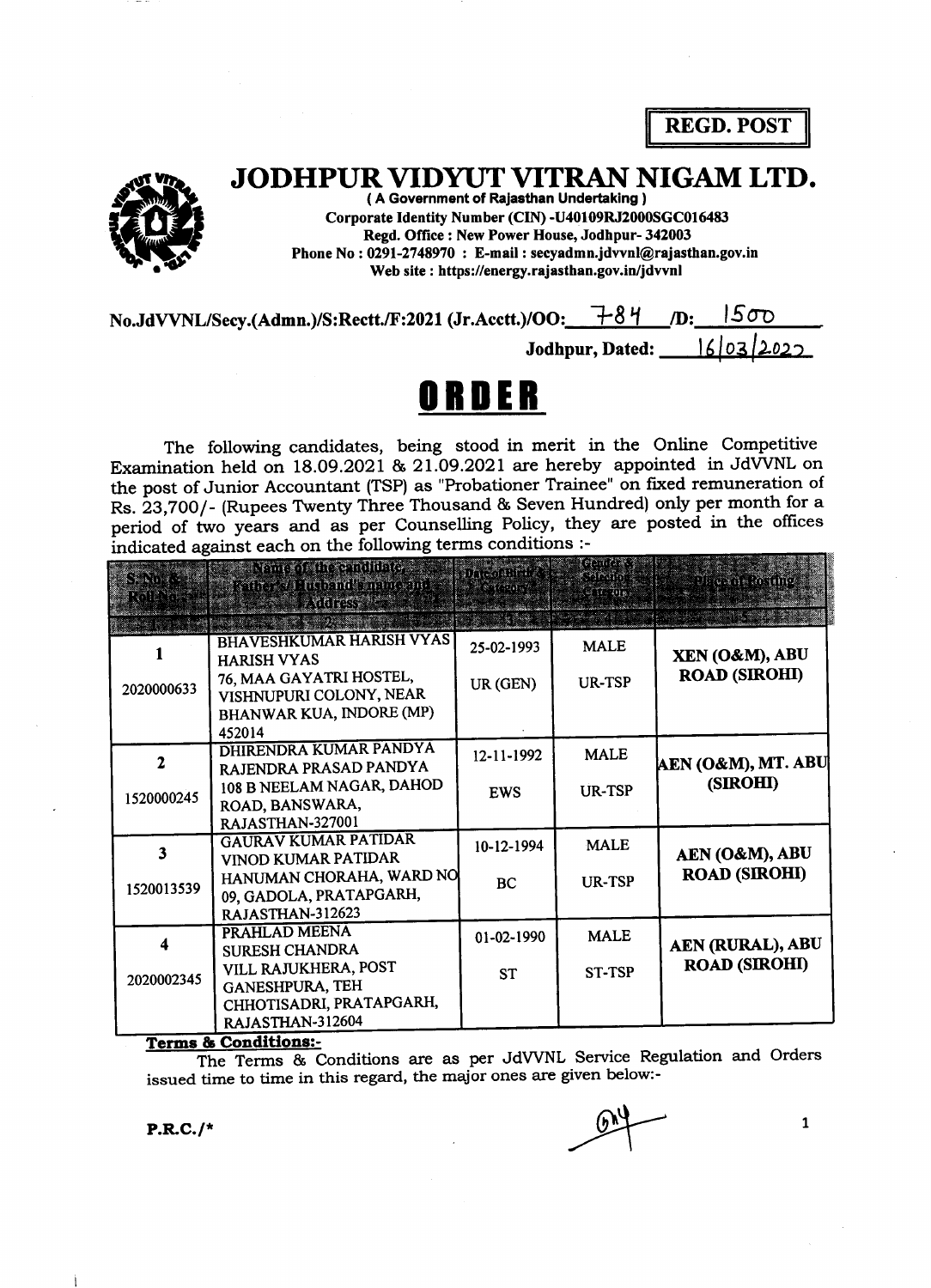1. Initially, these appointments are as 'PROBATIONER TRAINEE" for a period of two (02) years and during the period of probation training, they shall be paid fixed remuneration of Rs. 23,700/- (Rupees Twenty Three Thousand & Seven Hundred) only per month. After successful completion of probation training period, they will be fixed at minimum (first cell) of Level-10 in the Pay Matrix i.e. at Rs. 33,800/- as basic pay. The period of probation-training shall not be counted for grant of annual grade increment(s). However, the period spent as Probationer Trainee shall be counted for experience & eligibility for promotion.

Provided that the probationer trainee, if any, who is already in-service of JdVVNL may opt either for fixed remuneration or to continue in existing pay and all the admissible allowances he/she is receiving prior to joining as probation trainee Junior Accountant (not the pay in the prescribed level of new post in the pay matrix), whichever is more beneficial to him/her. In case he/she opts for existing pay band with grade pay/pay in pay matrix level, he/she shall also be entitled for annual grade increment during probation training period. In case he/she opts for fixed remuneration, he/she shall be paid only fixed remuneration  $@$ Rs.23,700/- (Rupees Twenty Three Thousand & Seven Hundred only) per month during the probation training period and the period of probation training shall not be counted for grant of Annual Grade Increment(s) to him/her.

- 2. This appointment is provisional and subject to verification of the mark sheet and Degree from the concerned University/Institution. In the event of revealing anything adverse against any candidate, his/her appointment order shall stand cancelled and he/she will be liable to refund to JdVVNL all the emoluments paid to him/her including expenses incurred on training etc. Besides, criminal case will be filed against him/her.
- 3. During the period of probation training, these probationer-trainees shall be entitled only to fixed remuneration as above and shall not be entitled to Special Pay, Dearness pay, Dearness Allowance, House Rent Allowance, City ru<sub>y</sub>, <del>pensatory Allowance</del>, Conveyance<br>Numbertation name Allowance or any other allowance(s) called by whatever name.<br>In case of In-Service Employee of JdVVNL, if he/she opt for fixed remuneration, he/she shall be entitled only to fixed remuneration as above and shall not be<br>entitled to Special Pay, Dearness pay, Dearness Allowance, House Rent he/she shall be entitled only to fixed remuneration as above and shall not be Allowance, City Compensatory Allowance, Conveyance Allowance or any other allowance(s) called by whatever name.
- 4. Services of the above Probationer-Trainees can be terminated at any time by giving one month's notice in writing or by giving one month's remuneration in lieu thereof.
- 5. Services of above Probationer Trainees can be terminated without any kind of notice and/or compensation if misconduct of any description is prima facie found to have been committed by him/her.
- 6. At the time of joining duties, the above Probationer-Trainees shall have to  $\frac{1}{2}$ execute a "Bond" (Performa enclosed as **Appendix-A**) on Non-Judicial stamp paper of Rs.500/- issued in the name of candidate with the specific purpose of mot leave his/her training/service or resign or take-up another employment<br>not leave his/her training/service or resign or take-up another employment executing Bond in favour of JdVVNL, for giving an undertaking that he/she will during the period of 'Probation-Training' as well as within one year after completion of Probation-Training' and also during any other training period as

P.R-C./\*

 $\mathbb{R}$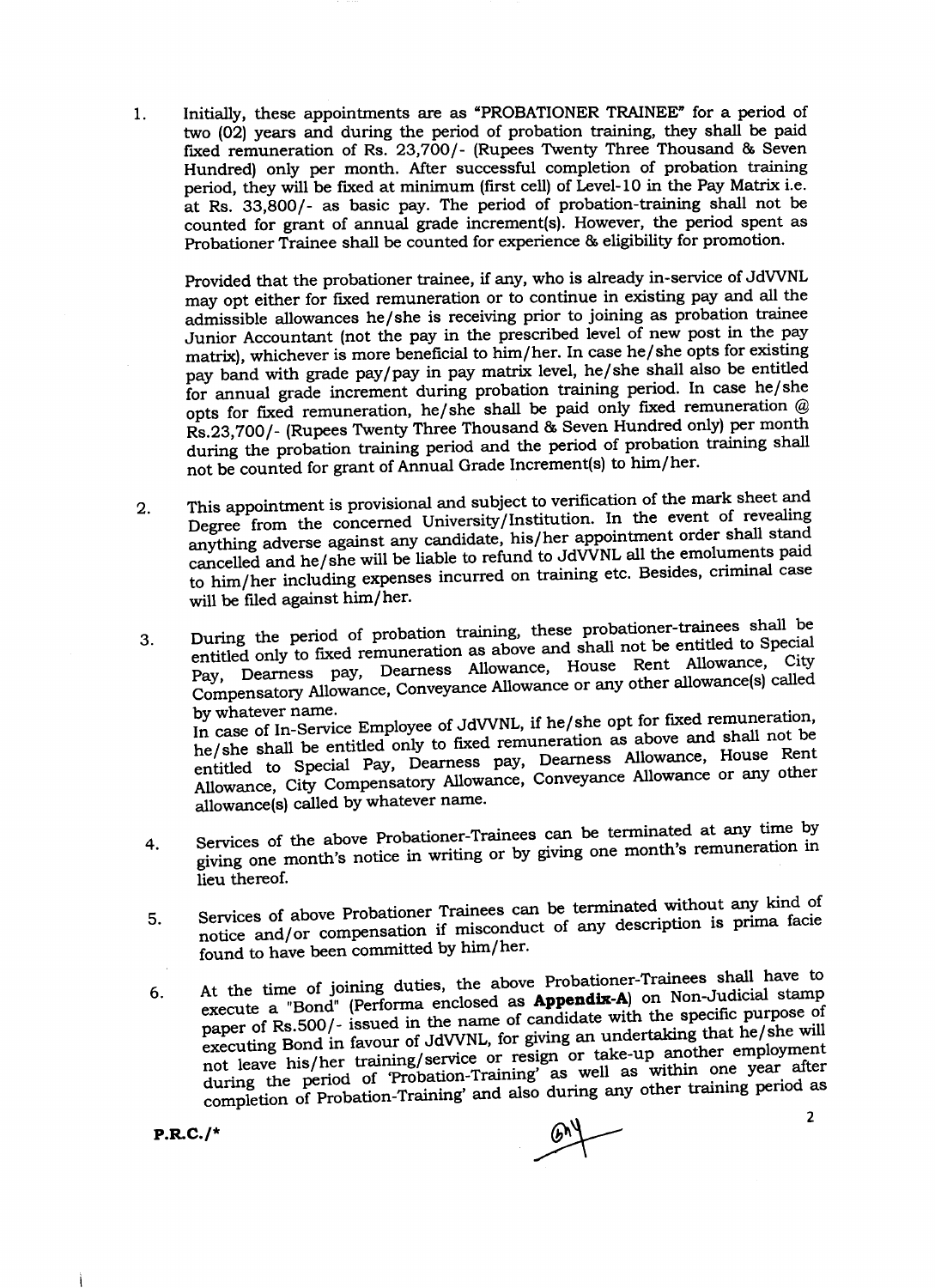well as after completion of such training, within a minimum period of I year, if such training period is for a period exceeding three (03) months but up to six (O6) months and within two (02) years, if it exceeds six (06) months but in case he/she breaches these provislons, he/she is liable to pay all emoluments paid to him/her, including the expenses incurred by JdWNL on such training(s) subject to maximum of Rs. 3,50,000/- (Rupees Three lac fifty thousand only) (excluding the amount paid to him/ her by way of travelling and daily allowance under the relevant regulations) and any other amount that may be due to JdVVNL, together with interest  $@12%$  per annum from the date of demand to the date of payment in lump-sum.

- T. After completion of 3 years period, the above candidates may resign from Nigam's services by giving three (03) months' notice in writing to the Competent Authority. However, in case of breach of this provision by any candidate, he/she shall be liable to pay the amount of salary for the notice period falling short of three (03) months as compensation to the JdVVNL. In case of any default, such<br>amount may be deducted from the amount due to him/her. amount may be deducted from the amount due to him/her.
- 8. The Probationer Trainees will have to bring a "Surety" of an employee of Central/ State Government or Public Undertaking getting pay in Pay Matrix Level L-10 (Old Grade Pay-3600) or above. In this kind of surety, it shall have to be mentioned that in case he/she leaves service of JdVVNL without making compliance of conditions as stipulated at para 6 above, that employee of Central/State Government or Public Undertaking shall pay compensation, as above, to JdVVNL (Performa enclosed as Appendix-B).
- 9. The above Probationer Trainees if not already possessing one of the<br>example in the "computer" field shall be required to qualifications mentioned hereunder, in the "computer" field, shall be required to<br>qualifications mentioned hereunder, in the "computer" field, shall be required to acquire anyone of the following qualifications in Computer proficiency during two (02) years of probation training period. If he/she fails to do so, his/her probation training period shall be extended up to the maximum period of one<br>year and in case he/she fails to acquire the same, in such extended period also, probation training period shall be extended up to the maximum period of one his/her services shall be terminated:-
	- (i) "O" or Higher Level Certificate Course conducted by DOEACC under control of the Department of Electronics, Government of India.

OR

(ii) Certificate course on Computer concept by NIELIT, New Delhi.

OR

(iii) Computer Operator & Programming-Assistant (COPA)/Data Preparation and Computer Software (DPCS) certificate organized under National/State Council of Vocational Training Scheme.

### OR

(iv) Degree/Diploma in Computer Science/Computer Applications from a University established by Law in India or from an institution recognized by the Government.

### OR

Senior Secondary Certificate from a recognised board of secondary Senior Secondary Cordination and the senior Computer Application as one<br>education in the country, Computer Science/Computer Application as one<br>of the subjects. of the subjects. (v)

OR

Diploma in Computer Science & Engineering from a polytechnic institution recognized by the Government.<br>OR (vi)

P.RC./\*

 $6h$  3  $\overline{\phantom{a}}$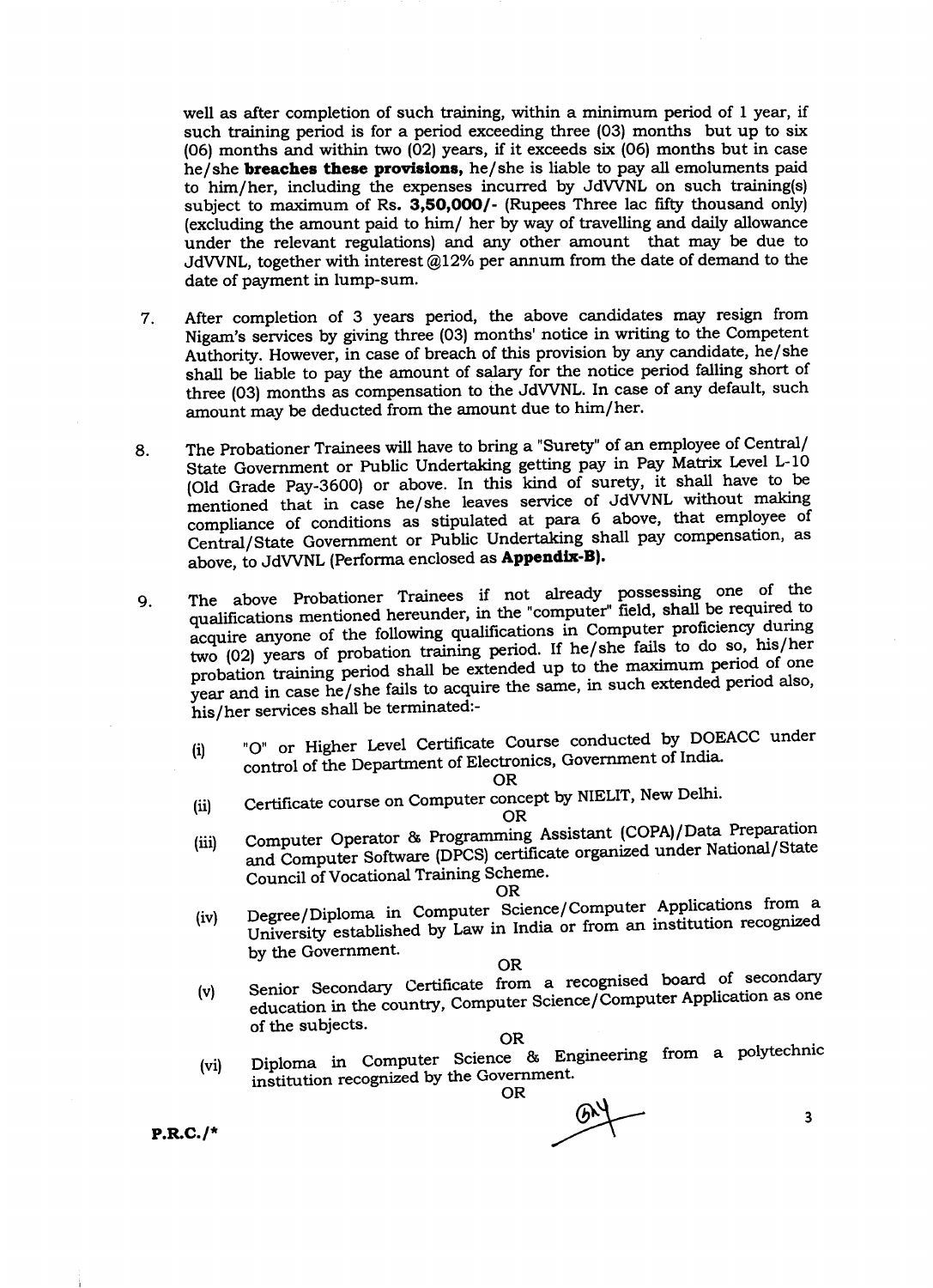(vii) Rajasthan State Certificate Course in Information Technology (RSCIT) conducted by Vardhaman Mahaveer Open University, Kota under control of Rajasthan Knowledge Corporation Limited.

#### OR

(viii) CIC/CIT from IGNOU.

If the candidate had already studied computer subject in his/her Graduation/Post Graduation/Professional qualification, then this provision shall not be binding upon him/her.

- 10. No Travelling Allowance shall be admissible for joining as a Probationer Trainee. In case of journey on duty, he/she shall be allowed TA as on tour and in case of transfer made in the administrative interest, only Mileage Allowance and incidental charges on the basis of fixed monthly remuneration shall be admissible.
- These probationer Trainees shall be covered under the Contributory Provident Fund Rules. Their contribution towards CPF shall be deducted as per relevant provisions from fixed monthly remuneration and the Employer's contribution of 'cpr. shall be borne by the company in addition to the fixed monthly remuneration. Provided that probationer trainee, if any, who is already in-service of JdVVNL shall be continued to be covered under the CPF Rules or Pension scheme whichever is applicable for him/her by virtue of his/her previous post. 11.
- 12. The above Probationer-Trainees, if not covered by the ESI Act, 1948, shall be covered under the er-Trainees, if not covered by the ESI Act, 1940, shall be<br>provisions of Medi-claim Insurance Policy/Rajasthar Government Health Scheme (RGHS) (as may be applicable). In case of their transfer from ESI implementid area to non--implemented area, they shall be covered by the Medi-claim Insurance Policy/Rajasthan Government Health Scheme (RGHS) (as may be applicable). Provided that any probationer trainee who is already in-service of JdVVNL shall be continued to be governed by the RCS (Medical Attendance) Rules, 2013 or by the provision of Medi-claim insurance policy/Rajasthan Government Health scheme (RGHS) (as may be applicable), whichever is applicable upon him/her, prior to his/her appointment<br>to the post of Junior Accountant (Probationer Trainee).<br>The controlling officer will ensure that at the time of joining, candidate

to the post of Junior Accountant (Probationer Trainee).<br>The controlling officer will ensure that at the time of joining, candidate<br>provides required information/documents and fills enclosed prescribed forms for getting him/her covered under Medi-claim Insurance Policy/Rajasthan Government Health Scheme(RGHS) (as may be applicable). For this the candidate should bring two (02) stamp size photographs of all depended family members.

13. coverage of the "Group Personal ACCident Insurance scheme" will also be extended over these probationer trainees for which the premium shall be deducted in the same manner, as is being done in respect of regular employees.

## No employee shall be allowed to join service until he /she has filled-up enclosed proposal forms as prescribed under "Group Personal Accident Insurance Scheme (GIS)".

In case of availability of the company's accommodation, the same will be provided as per rules on normal rent, treating the fixed monthly remuneration as "Basic Pay" for the purpose of determination of rent to be deducted. 14.

 $P.R.C./*$ 

4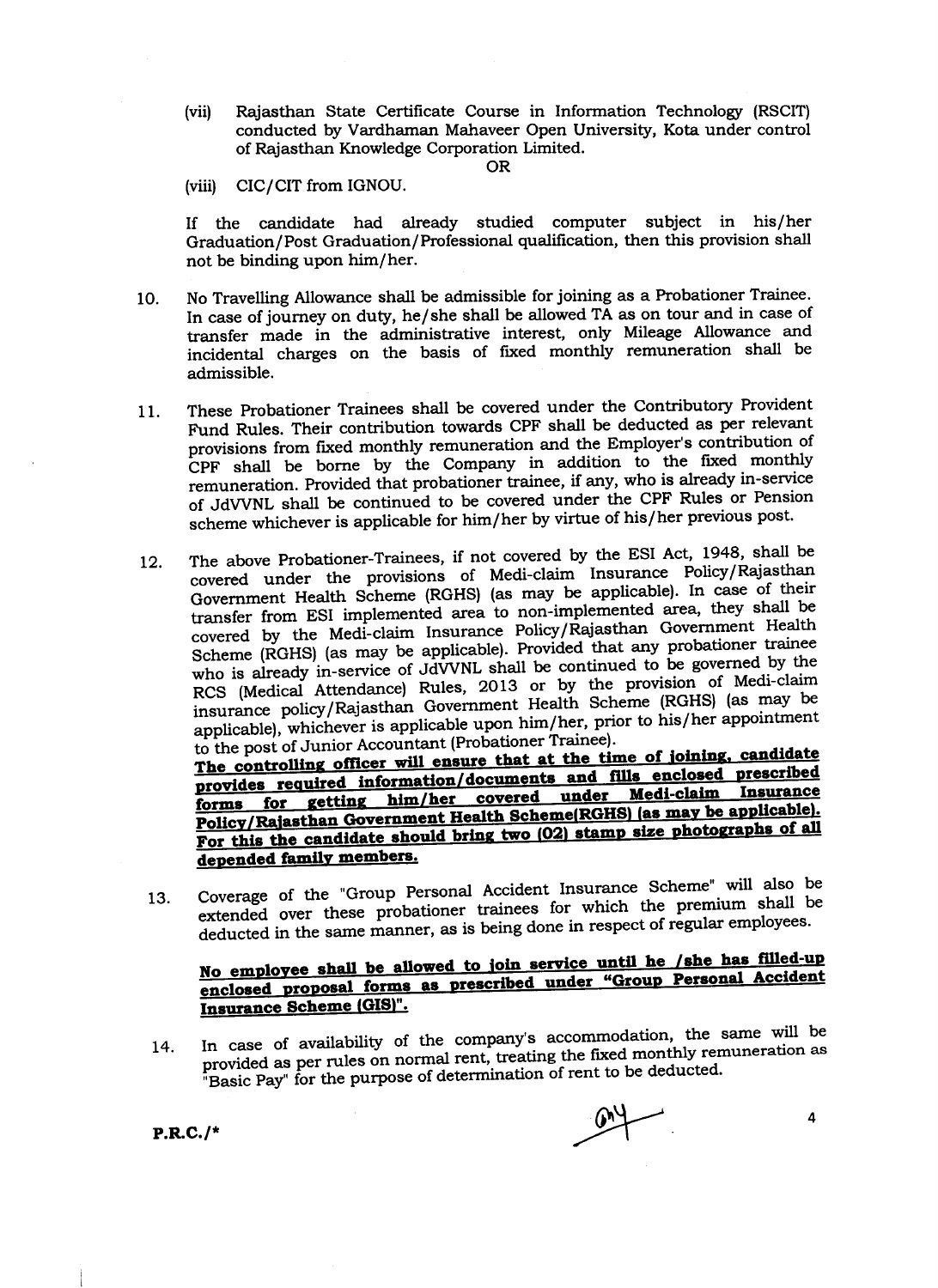- 15. Probationer Trainees shall be eligible for Casual Leave of 15 days in a Calendar year and for a period of less than a calendar year, it shall be admissible in proportion on the basis of completed months. They shall also be entitled for Privilege Leave/Terminal Leave, Maternity/Paternity Leave etc. as per relevant regulations.
- 16. No deputation allowance shall be admissible to a Probationer Trainee, if, deputed to "Foreign Service" for training etc.
- 77. The appointment is subject to Medical Fitness of the candidates. At the time of reporting for joining duty, probationer trainees will have to produce a Medical Certificate of Fitness from a doctor, authorized by the State Government (not below the rank of CMHO/PMO of the District/Superintendent of Hospital associated with the Government Medical College), failing which the appointment order shall automatically stand cancelled without any notice/information. The fee paid for medical examination will be reimbursed by the Nigam if found medically fit and join duty. However, a probationer trainee, who is already inservice of JdVVNL shall be exempted from submission of medical certificate of fitness.
- 18. The appointment is subject to production of character certificate. At the time of reporting for joining duty, probationer trainees will have to produce antecedents/verification report issued from the Superintendent of Police of concerned Oistrict where he/she belongs failing which the appointment order shall automatically stand cancelled without any notice / information. A letter in this regard is being issued by JdWNL to the concerned Superintendent of Police of the District as per address given by the candidates in their application.
- 
- 19. Disqualification for appointment:-<br>i. No male/female candidate, No male/female candidate, who has more than one wife/husband, living, shall be eligible for appointment.
	- ii. No female candidate, who is married to a person-having already a wife living shall be eligible for appointment unless the Nigam after being satisfied that there are special grounds for doing so, exempt any female candidate from the operation of this regulation.
	- iii. No married candidate shall be eligible for appointment if he/she had, at the time of his/her marriage, accepted any-dowry; Explanation: For the purpose of this sub-regulation, "Dowery" has the same meaning as in the Dowry Prohibition Act,  $1961$  (Central Act 28 of 1961).
	- 1961).<br>iv. No candidate shall be eligible for appointment who has more than two children on or after 01-06-2002. Provided that:
		- a. The candidate having more than two children shall not be deemed to
			- be disqualified for appointment so long as the number of children he/she has on 1<sup>st</sup> June 2002, does not increase.
		- b. wiere a candidate has only one child from earlier delivery but more than one child are born out of a single subsequent delivery, the children so born shall be deemed to be one entity while counting the total number of children'
		- c. While counting the total number of children of a candidate, the child<br>born from earlier delivery and having disability shall not be counted. while counting the delivery and having disability shall not be counted.<br>Provided also that any candidate who performed remarriage which is not against any law and before such remarriage he is not disqualified

 $P.R.C./*$ 

5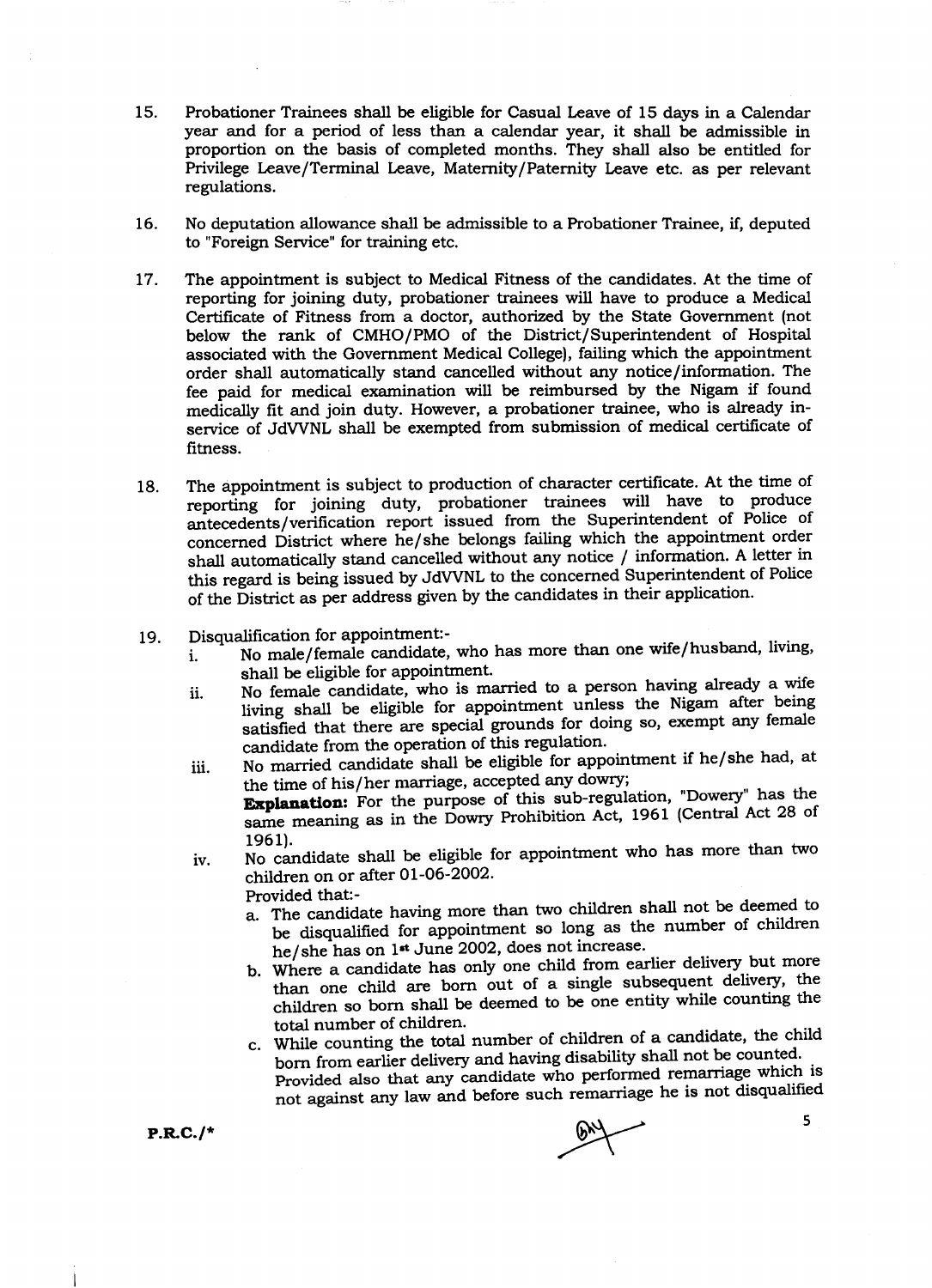for appointment under the above provisions, he shall not be disqualified if any child is born out of single delivery from such remarriage.

- 20. After joining services of Nigam, they shall not have right to be transferred and or deputed outside TSP areas till they are member of this closed cadre. Thereafter they could be posted at any place under the jurisdiction of JdWNL or in any Project under the management/ control/ partnership of JdWNL or its subsidiaries.
- 2t. Other terms & conditions of service will be the same as are applicable to the employees of JdWNL of similar category.
- 22. No request shall be entertained for transfer during the period of probation training.
- 23. The above candidates will have to submit the following certificates/documents in original for verification, along with Photostate copies duly self-attested thereof, for office record at the time of joining duty:-
	- (1) Certificate/Markssheet of Secondary School Exam in which Date of Birth of the candidate is indicated.
	- (ii) Degrees & Certificates of all Educational and Professional/Higher qualification, along with Marks-sheets of all years/ semesters.
	- (iii) Certificate of SC/ST or BC/MBC of Non-creamy layer or EWS (Latest i.e. issued not more than twelve months prior to the last date prescribed for filling up application), as the case may be, issued by the concerned Competent Authority of Rajasthan State only (if applicable). In case of BC/MBC Non-creamy layer, if a candidate not having latest certificate as mentioned above and still belongs to Non-creamy layer status, he/ she should submit an Affidavit in conformity with law on non-judicial stamp worth Rs. 50/- with regard to still having Non-creamy Layer status of BC/MBC category. Such affidavit can be given for maximum three years.
	- (iv) In case of Physically Handicapped candidates, Medical Certificate (indicating type & percentage of disability) issued by the concerned Competent AuthoritY.
	- (v) Marriage Registration Certificate issued by the concerned Competent Authority or Affidavit (if married).
	- (vi) In case of a widow, death certificate of her husband.
	- ivii) In case of Divorcee, Decree or certificate issued by the competent court granting divorce.
	- (viii) In case of married, an affidavit clearly indicating name and date of birth of all children, including adopted and step children or an affidavit, if having no children.
	- (ix) Bonafide Resident Certificate.
	- $\mathbf{x}$  An Affidavit on non-judicial stamp paper worth Rs. 50/- duly attested by Notary Public that no criminal case is pending against you in any Court and you have not been convicted in any criminal case. If you have been convicted or any criminal case is pending against you, the detail should be mentioned in the Affidavit, accordingly.
	- (xi) Employment certificate, if existing employee of RVPN/RVUNL/JdWNL/ AVVNL/JdVVNL or anywhere in service. Candidates already employed with Govt. Departments/PSU/Autonomous Bodies will have to produce

I

 $P.R.C./*$ <br>P.R.C./\*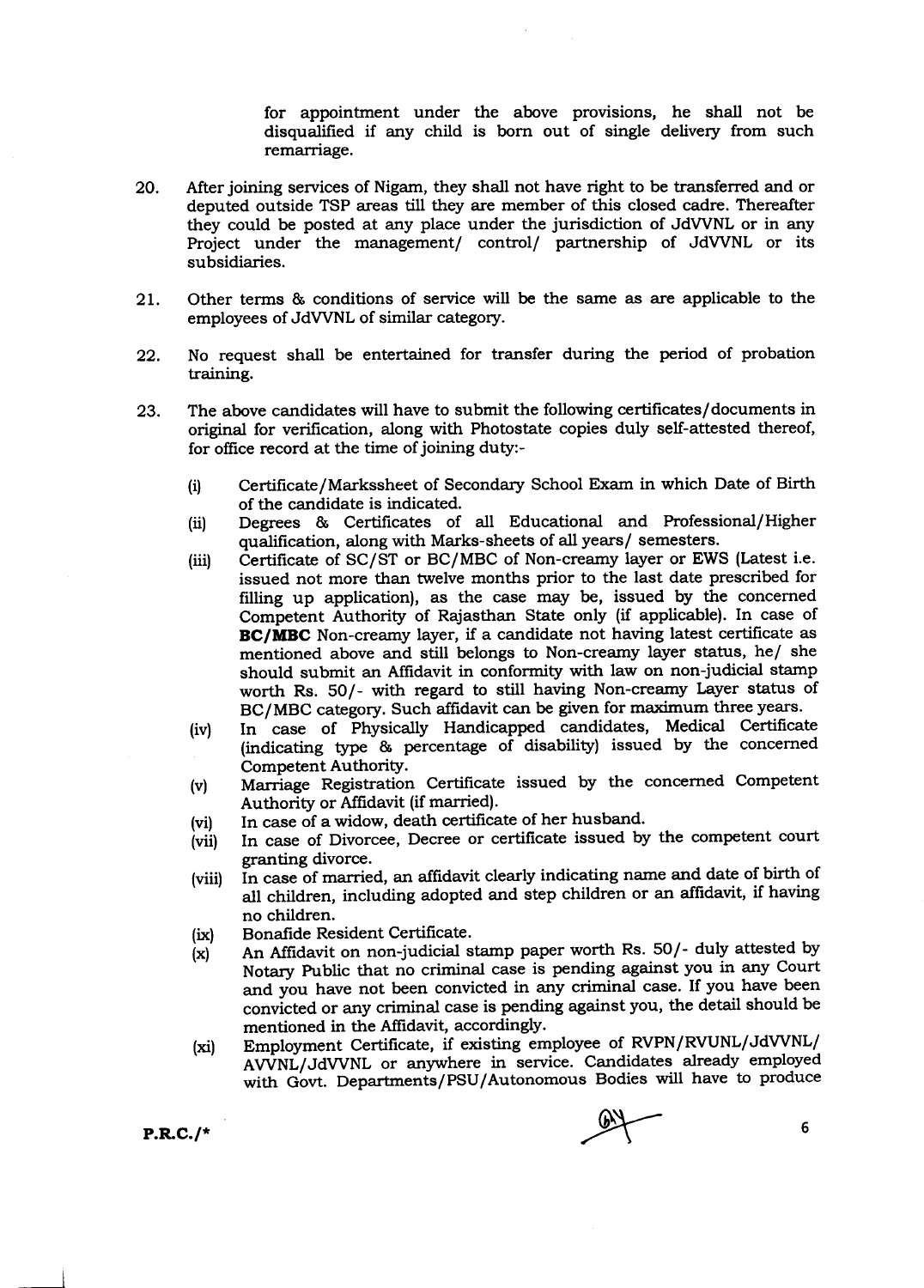'No Objection Certificate (NOC)' from the employer at the time of Joining Service.

- Service. A11 other documents, as Per details glven in the advertisement and/or call letter. (xii)
- Experience certificate, if applicable. (xiii)
- Experience certificate, if applicable.<br>A Bond (Performa of the Bond enclosed as **Appendix-A)** on Non-Judicial stamp of Rs.500 / - issued in the name of candidate. (xiv)
- A Surety by an employee of Central/State Government/PSU on Nonjudicial stamp of Rs.500/- (Performa of the Surety enclosed as Appendix-B). The Non-judicial stamp is to be purchased in the name of the Person who is signing the Surety.  $(xv)$
- (xvi) A self-attested photo copy of Identity Certificate of the Surety issued by his/her Department/Company/Employer and self-attested photo copy of address ID. Date of retirement should also be given.
- (xvii) Medical Fitness Certificate issued from a Doctor as per condition No. 17.
- (xyiii) Antecedenis/verification Report issued from superintendent of Police as
- per condition No. 18.<br>(xix) Acceptance under own handwriting and signature, on a Photo state copy of this appointment order, clearly stating that "I have gone through the Terms & Conditions of my appointment as "Probationer Trainee" on the post of Junior Accountant. I have understood all of them and I accept all these Terms and Conditions".
- (xx) An undertaking regarding not smoking & not chewing Gutka as per Appendix-C.

willing candidates, to whom the above terms & conditions of appointment are acceptable, may report for joining their duty in the office mentioned against name of each candidates on or before 31<sup>st</sup> March, 2022 failing which this offer of appointment will stand automatically cancelled without any notice/information. By order, notice/information.

 $\frac{1}{6}$ (MUKESH CHOUDHARY) SECRETARY (ADMN.)

JODHPUR DISCOM, JODHPUR

Copy to the following for information and necessary action:-<br> $\frac{1}{2}$  and CE (Add) CE (Ny CE /ZCE/

- 1. The CE/Addl.CE/Dy.CE/ZCE(
), Jodhpur Discom,<br>
1. The CE/Addl.CE/Dy.CE/ZCE(
), Jodhpur Discom, Jodhpur
- 2. The Chief Controller Of Accounts, Jodhpur Discom, Jodhpur.<br>2. The Chief Controller Of Accounts, Jodhpur, Jodhpur.
- 2. The Chief Controller Of Accounts, Jodhpur Discom, Jodhpur.<br>3. The Company Secretary, Jodhpur Discom, Jodhpur.<br>4. The Chief Accounts Officer(Alteria Discom Jodhpur
- 
- $\frac{4}{10}$ . The Chief Accounts Officer( ), Jodhpur Discom,  $\frac{4}{10}$ .
- 4. The Chief Accounts Director, Jodhpur Discom, Jodhpur.<br>5. The TA to Managing Bregineer (IT-DSM), Jodhpur Discom 5. The TA to Managing Director, Journal Discom, Journal Modhpur for uploading 6. The Superintending Engineer (IT-DSM), Jodhpur Discom, Jodhpur for uploading
- on Nigam Website.<br>The Superintending Engineer ( on Nigam website.<br>7. The Superintending Engineer ( ), Jodhpur Discom<br>1. The Superinten Personnel Jodhnur Discom, Jodhpur.
- 
- 8. The Superintending England Jodhpur Discom, Jodhpur.<br>8. The Joint Director Personnel, Jodhpur Discom, Jodhpur Discon 8. The Joint Director Personner, Journal Discom, Scar-Farmer, Jodhpur.<br>9. The Addl. Superintendent of Police(Vig.), Jodhpur Discom, Jodhpur.<br>10. The PS to CMD, Jaipur Discom, Jaipur.
- The PS to CMD, Jaipur Discom, Jaipur
- 11. The concerned controlling officer/Sr. AO/ AO/ PO (CC/DC/O&M), ---------------
- -----. He is advised to check the original documents as mentioned herein above

P.R.C./\*

 $\overline{\mathbf{z}}$